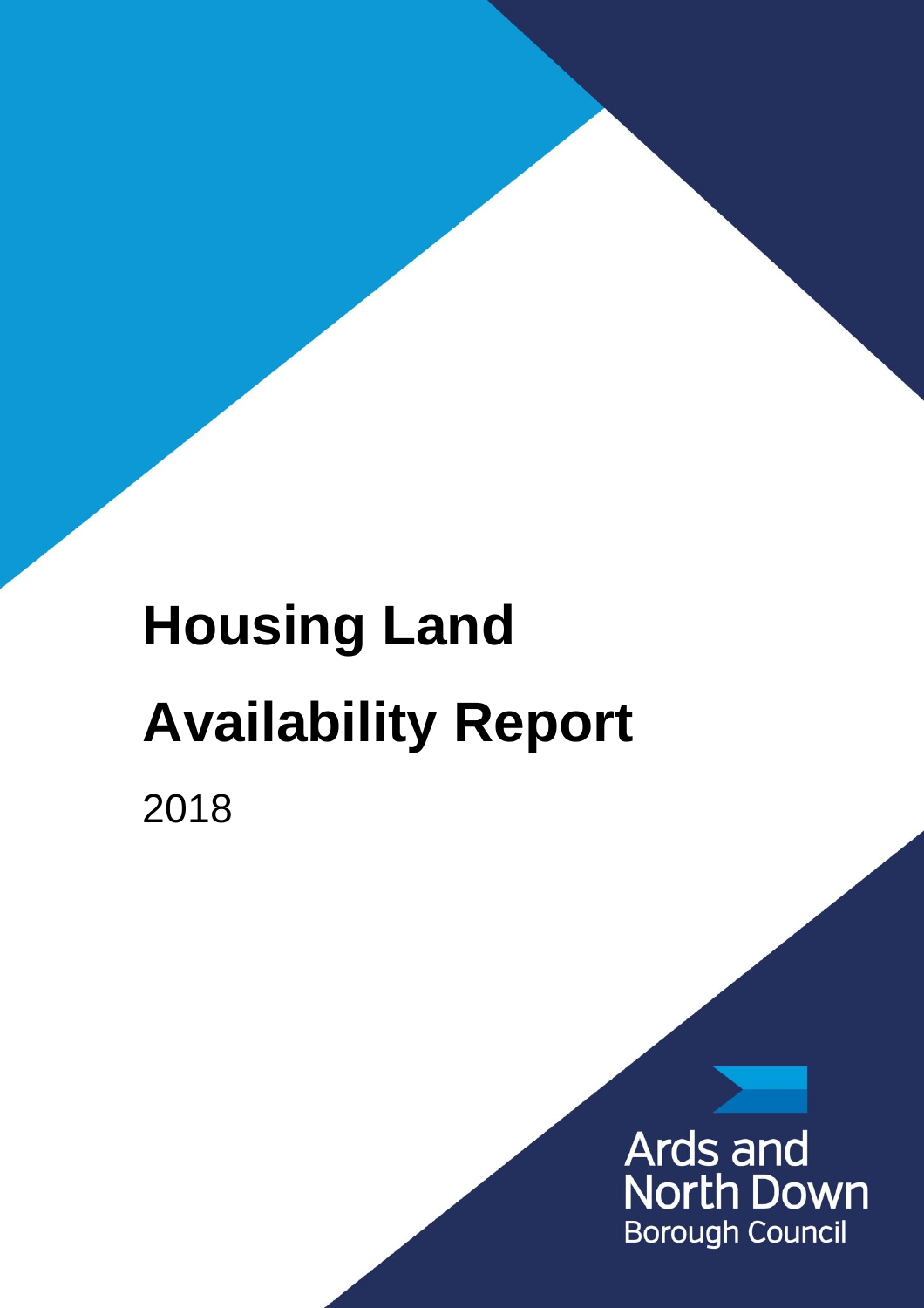## Contents

| Table 1: DOE 2012 and 2013 Housing Monitor figures for Legacy North Down                   |  |
|--------------------------------------------------------------------------------------------|--|
| Table 2: Housing Units built and area developed for housing between 1 <sup>st</sup> August |  |
|                                                                                            |  |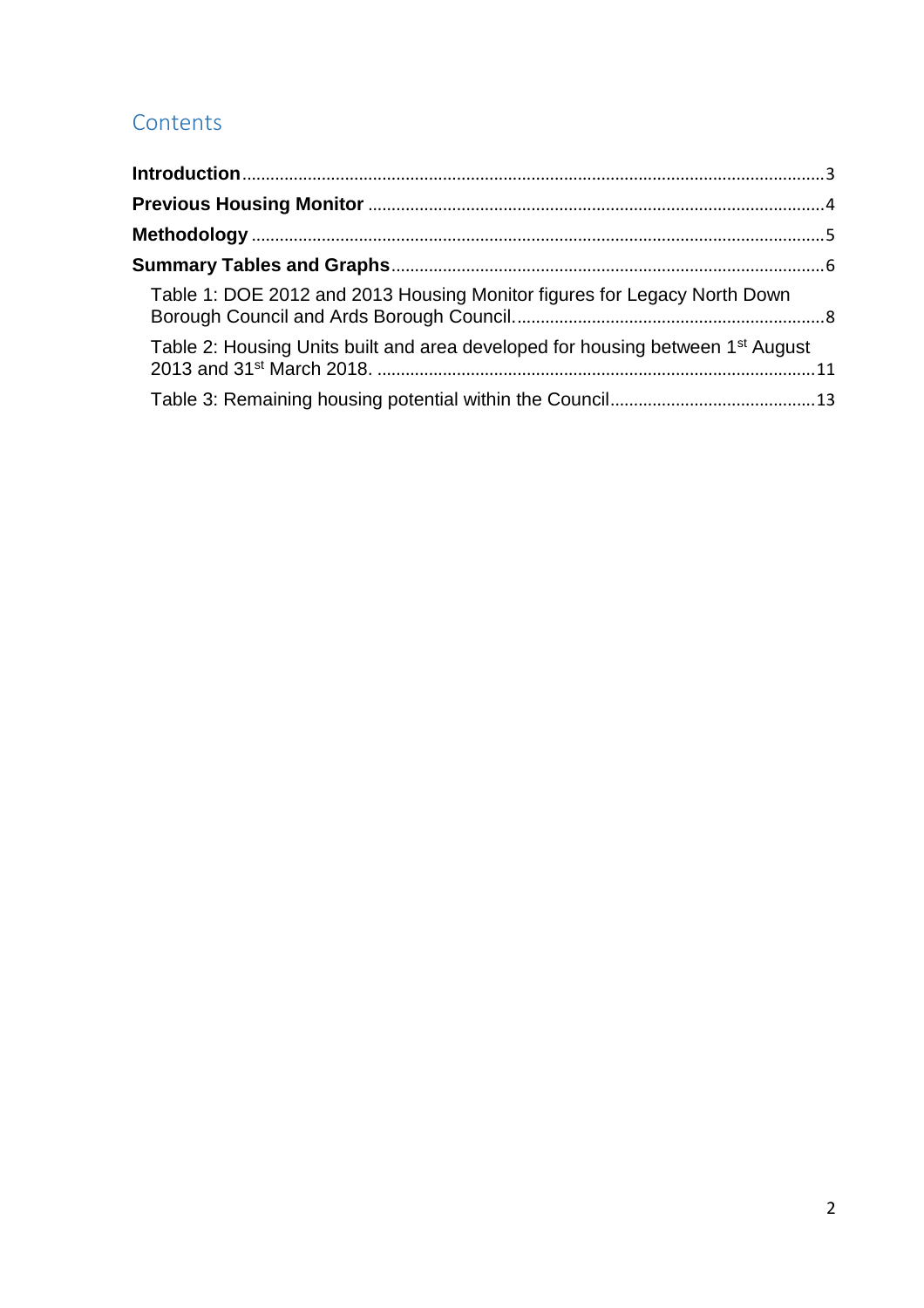#### <span id="page-2-0"></span>**Introduction**

- 1.1 The Ards and North Down Borough Housing Land Availability Report 2018 has been prepared by the Council's Local Development Plan Team as part of the preparation of a new Local Development Plan (LDP).
- 1.2 The Housing Land Availability Report 2018 is the first summary of Housing Land Availability produced by Ards and North Down Borough Council. The primary purpose of the Housing Land Availability Monitor (the 'Housing Monitor') is to inform the preparation of the Council's LDP with regard to the allocation of land for housing. The Housing Monitor facilitates the identification of a shortfall in potential housing land supply and can provide clarity and certainty to developers in relation to the availability of land suitable for housing.
- 1.3 The Strategic Planning Policy Statement for Northern Ireland (SPPS) states a 'plan, monitor and manage' approach is necessary to ensure that, as a minimum, a 5 year supply of land for housing is maintained. Monitoring should be an ongoing process involving annual reporting and review. The SPPS states monitoring must include:
	- The housing land supply at the beginning and end of the annual reporting period;
	- The number of net additional housing units built during the annual reporting period; and
	- The number of net additional housing units built in the period since adoption of the local policies plan.
- 1.4 The information collated within the Housing Monitor will permit certainty regarding the overall progress in meeting the housing objectives of the LDP. It will also allow for the identification of any issues likely to require intervention. For example, the need to release phased housing sites in order to maintain a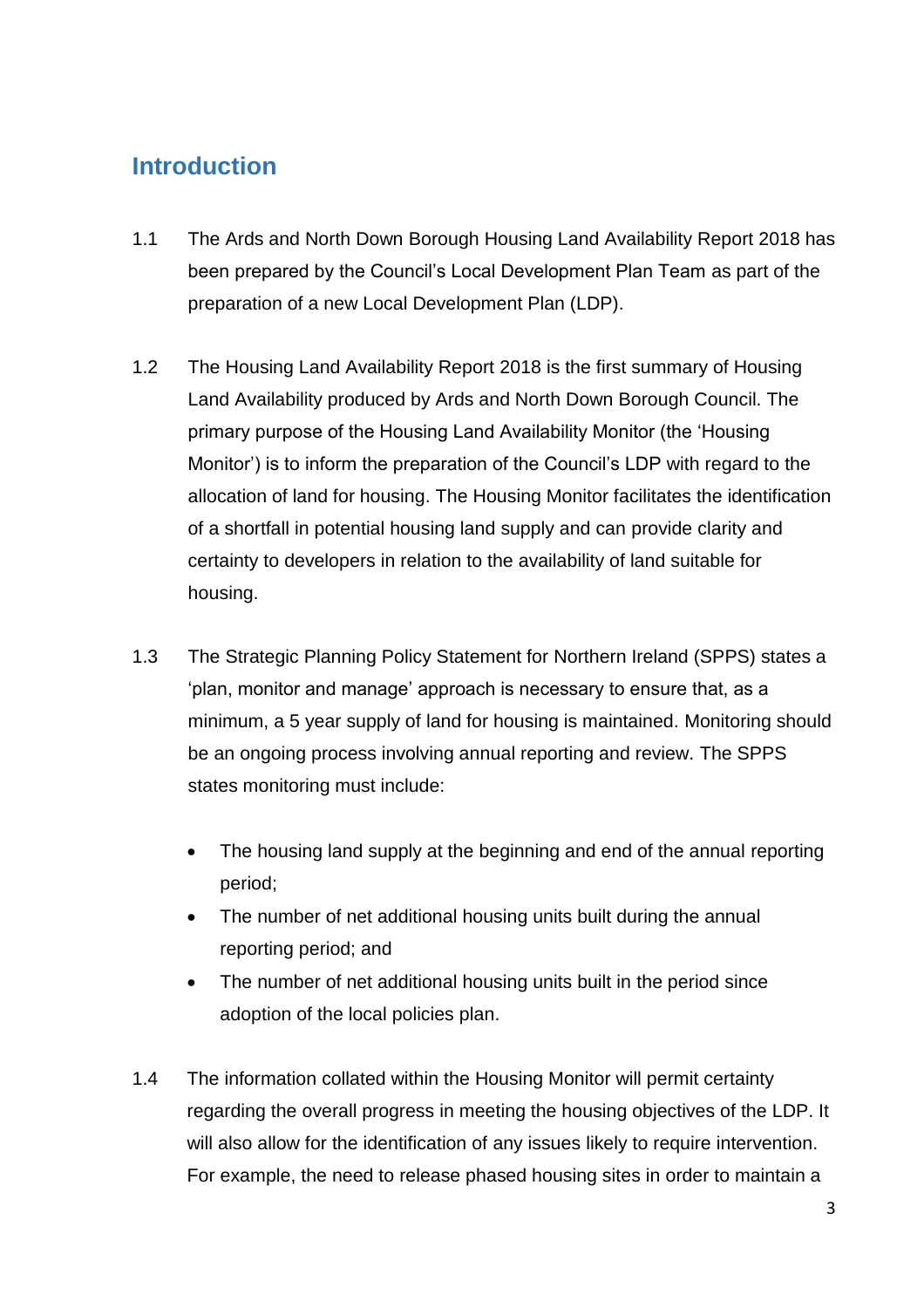5 year supply of available housing land, or the release of a site to provide for a particular housing need.

1.5 The Planning Act (NI) 2011 requires Ards and North Down Borough Council to make an annual report to the Department for Infrastructure reviewing the extent to which the objectives of the LDP are being realised. As the Council is currently preparing the first LDP for Ards and North Down produced under this legislation, the production of Annual Monitoring Reports is yet to commence. The Housing Land Availability Monitor will help to establish a baseline for this statutory required annual monitoring report.

## <span id="page-3-0"></span>**Previous Housing Monitor**

- 2.1 Ards and North Down Borough Council assumed responsibility for planning functions from the Department of the Environment (DOE) on 1 April 2015 as part of the Government's reform of local government.
- 2.2 Housing delivery monitoring throughout Northern Ireland has historically been undertaken by Central Government since the 1990's. Summary reports, including those for legacy North Down and Ards Councils, are available to view on the NI Planning Portal<sup>1</sup> to cover the period 2004 to 2013.
- 2.3 The monitoring previously undertaken by DOE is different to that undertaken by Ards and North Down Borough Council for the following reasons:
	- The 2015 local government reform reduced the number of councils in Northern Ireland from 26 to 11, revised District boundaries mean the geographic area covered varies from that previously monitored;
	- The two housing monitor regimes cover different periods. Ards and North Down Borough Council operates a baseline position of 1 April 2017 and

<u>.</u>

<sup>1</sup> https://www.planningni.gov.uk/index/policy/dev\_plans/policy\_housing\_availability.htm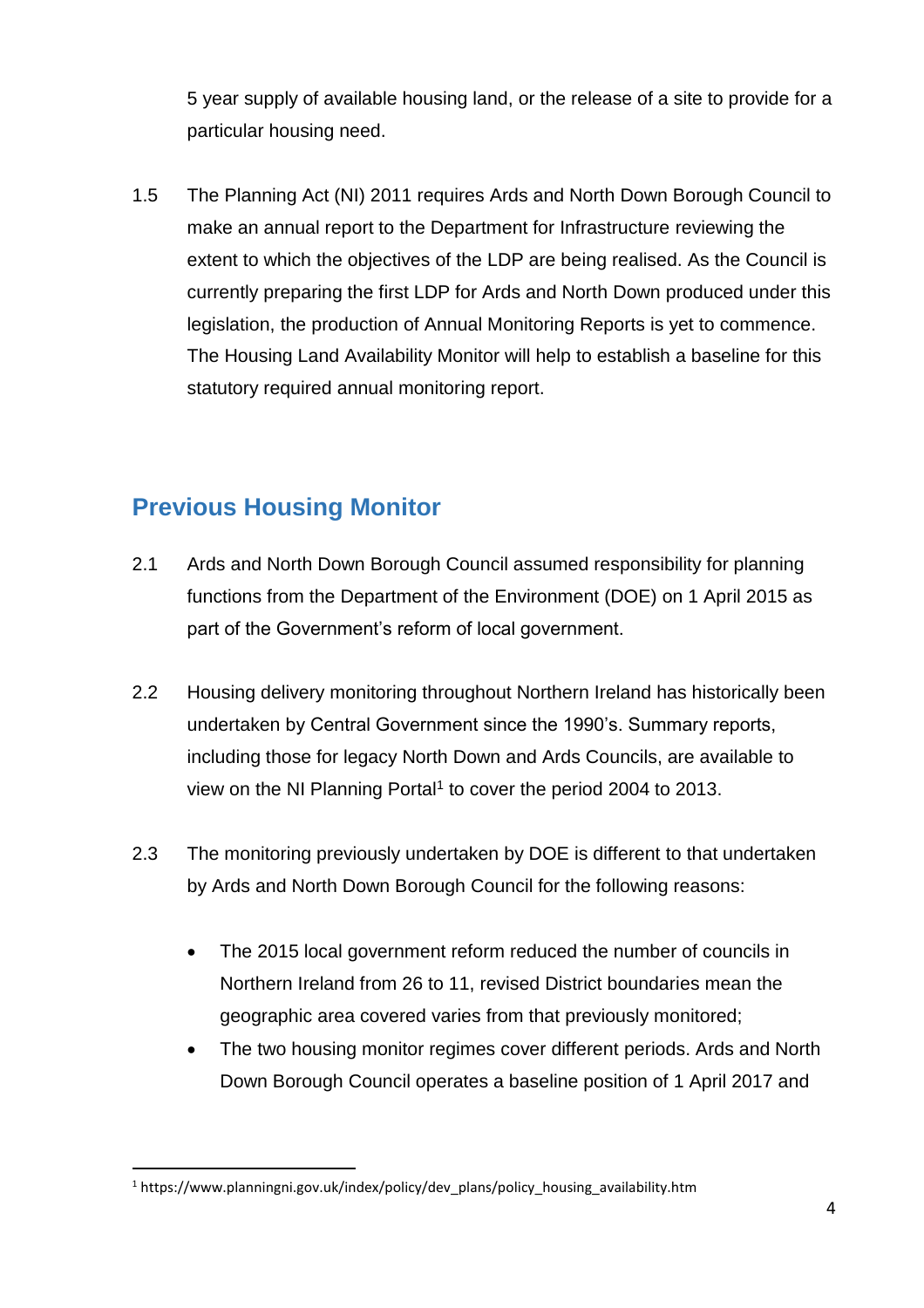covers the period from 1 April 2017 to 31 March 2018. The DOE housing monitor operated within an annual year of 1 August to 31 July;

- The last published report by DOE was for 2013. The Council commenced monitoring housing, through the newly formed LDP team, on 1 April 2017. No housing monitor survey was undertaken between 1 August 2013 and 1 April 2017; and
- The Council have improved efficiency and accuracy of the data and survey techniques used following a review of the methodology.
- 2.4 Therefore, given the differences, and as no housing monitor has been completed since 1 August 2013; the 2018 survey is intended as a baseline to be used in the preparation of the LDP. The historical housing monitor will be used solely for reference purposes.

# <span id="page-4-0"></span>**Methodology**

- 3.1 The Housing Land Availability Monitor is an assessment based on an annual survey of housing monitor sites within the Borough. The Council's survey year runs from 1 April to 31 March, with surveying undertaken throughout the year and a continuous inputting and analysis of information.
- 3.2 The survey encompasses all settlements as defined in prevailing Development Plans, however, no survey is undertaken of dwellings within the countryside. It identifies the number of dwelling units built and the area of land developed for residential use. Information on the available potential of housing land and dwellings units remaining undeveloped within settlements is also recorded.
- 3.3 Sites monitored in previous annual surveys (formerly undertaken by DOE) that were not recorded as complete are monitored, as are newly identified sites. This includes sites zoned for residential development in prevailing development plans and those sites within settlements granted planning permission for residential development through a planning application or planning appeal.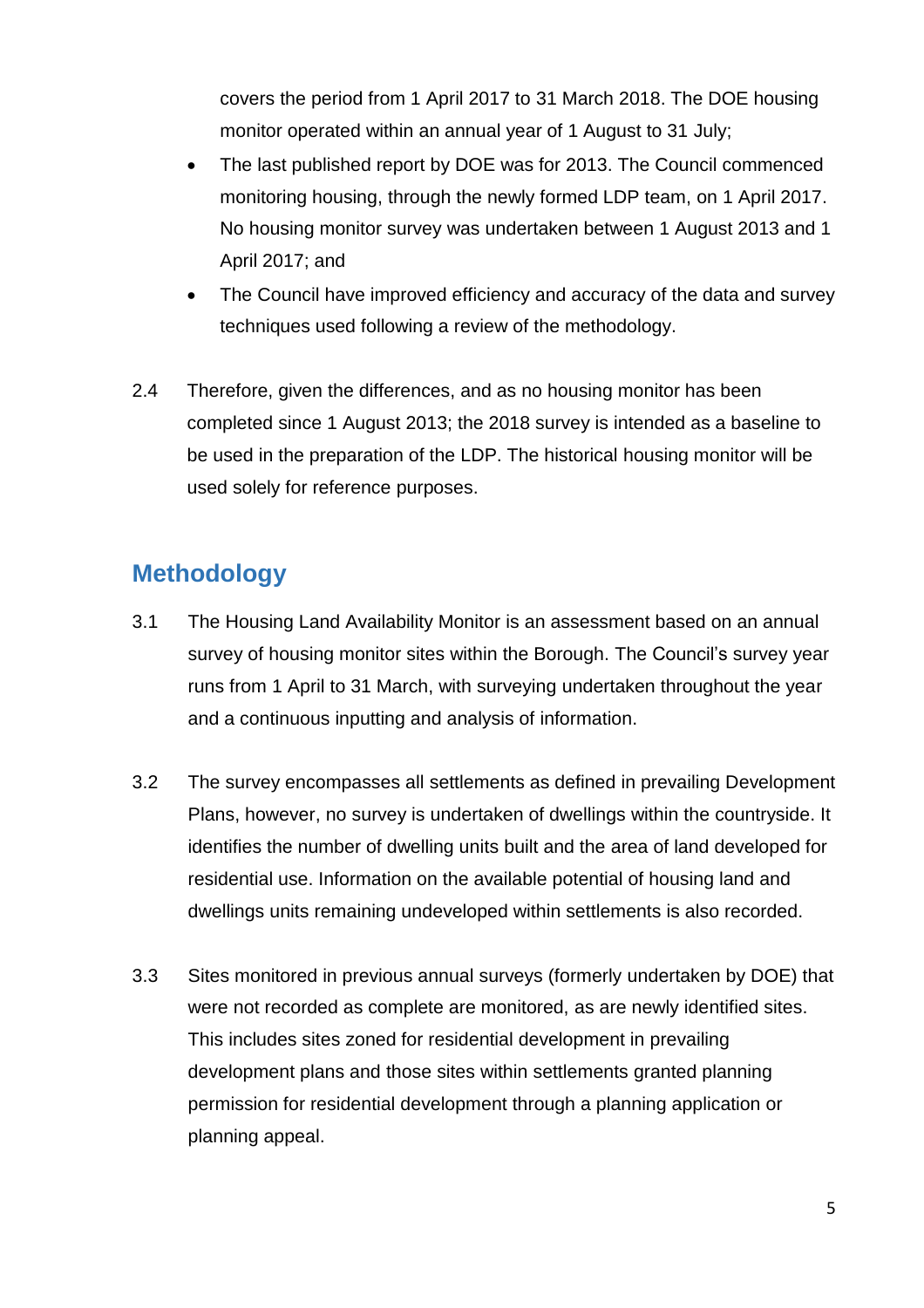- 3.4 Previously monitored sites developed for non-residential development will be removed from the survey. Sites with planning permission granted prior to 2010 which have now expired and have yet to be commenced, are no longer monitored. These sites will be archived for information purposes but will not contribute to the statistics on existing housing land availability.
- 3.5 The Housing Monitor records net housing gain for each identified site where existing housing is replaced by additional new housing. For example, redevelopment of a site containing 1 dwelling for 3 dwellings results in a gain of 2 dwelling units.
- 3.6 In situations where the number of dwellings for a site is not known, but the area of the site is identified, an estimated density is used to calculate the housing potential of the site. This estimate is based on the characteristics of the site, the character of the area and prevailing density. Where this approach is not considered suitable, an average density (generally 25 units per hectare) will be applied to the site. On occasion, the actual density will vary from that assumed, resulting in potential variances between the actual available potential on the land.
- 3.7 The Council's Housing Monitor is a continuous and evolving process, as such the methodology is subject to further refinement. This may result in the figures for individual sites varying from year to year. However, this is unlikely to have a significant impact within the context of the overall housing land availability.
- 3.8 It is acknowledged that some of the potential housing land may not be developed for residential purposes due to constraints or landowner reluctance to release the land for development. These matters will be addressed further during the preparation of the Local Development Plan.

#### <span id="page-5-0"></span>**Summary Tables and Graphs**

4.1 The following summary tables provide details of the supply of housing for Ards and North Down Borough Council. The tables include details of the remaining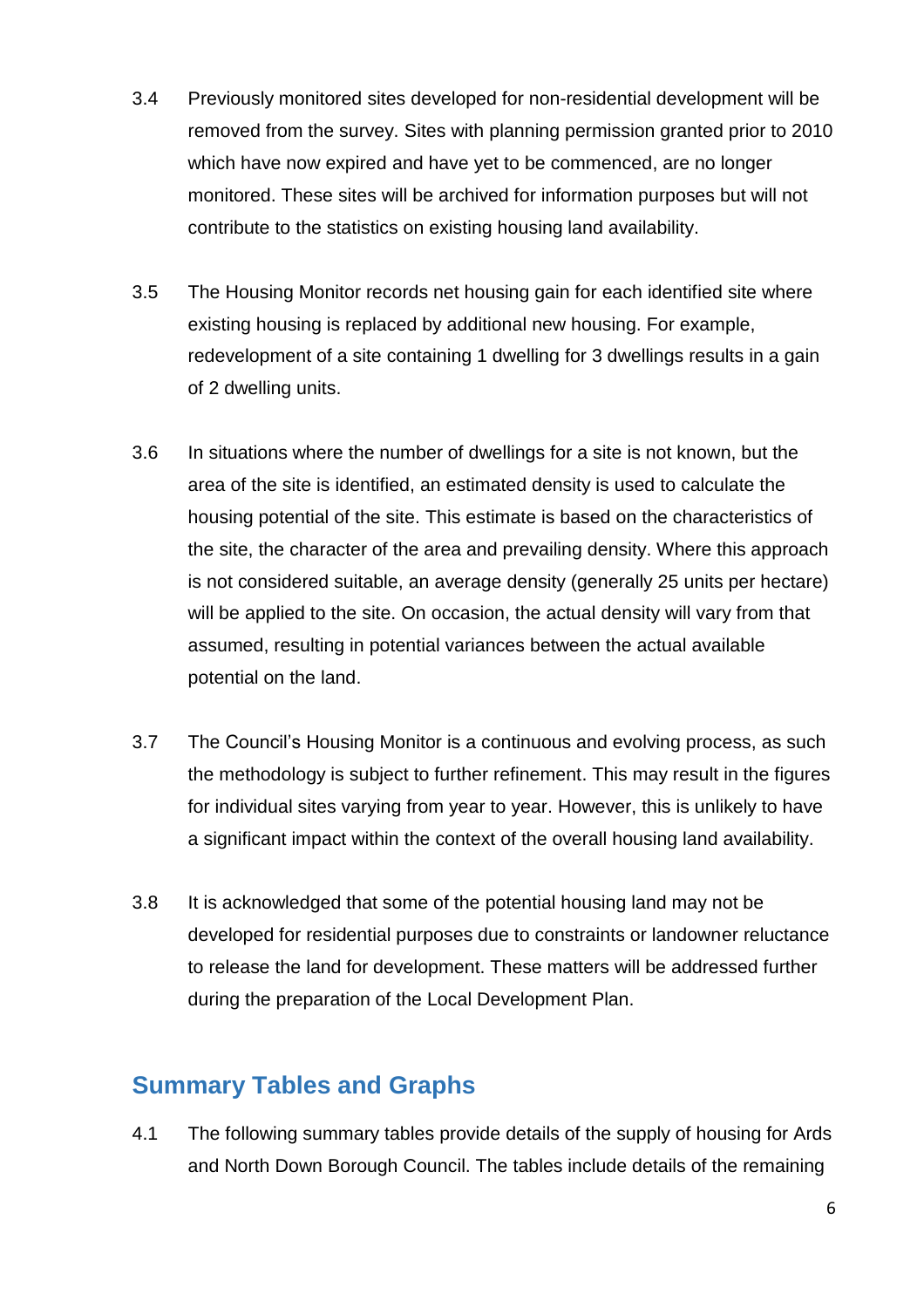housing land potential and the number of dwelling units that can be accommodated on this land. The tables also include details of the 2012 and 2013 housing monitor published by DOE, allowing comparison with the housing monitor undertaken by Ards and North Down Borough Council.

- 4.2 The tables include details of the number of housing units built on Greenfield sites, the Greenfield area developed for housing, the percentage of housing units developed within the Urban Footprint<sup>2</sup> and the number of dwellings built on land zoned for residential use and the area of zoned residential land developed for housing.
- 4.3 Table 1 provides a breakdown of the 2012 and 2013 housing monitors undertaken by the DOE. The table provides details of the housing units completed and area of land developed for housing over these monitoring periods. Separate figures are provided for the Legacy North Down and Ards Borough Councils. The information published by DOE concentrates on the towns within each Borough, with a cumulative figure provided for the villages and small settlements.
- 4.4 Table 1 reveals 338 dwellings were built in Ards and North Down over the 2012 housing monitor period, with 159 built in North Down Borough Council and 179 built in Ards Borough Council. A total of 11.31ha of land was developed for housing, with 6.71ha built within North Down Borough Council and 4.6ha built for housing in Ards.
- 4.5 Table 1 also shows that the 2013 housing monitor indicates a reduction in the number of houses built within the existing Council area compared to the 2012 monitor. A total of 267 houses were built, 132 in North Down and 135 in Ards, over the housing monitor period. However, the 2013 housing monitor shows that the area of land developed for housing actually increased to 13.3ha compared to 11.31ha in 2012.

<sup>&</sup>lt;u>.</u>  $2$  The RDS 2035 defines the Urban Footprint for towns as 'the continuous built-up area of the settlement'. Undeveloped zoned land at the edge of settlements is excluded from the definition.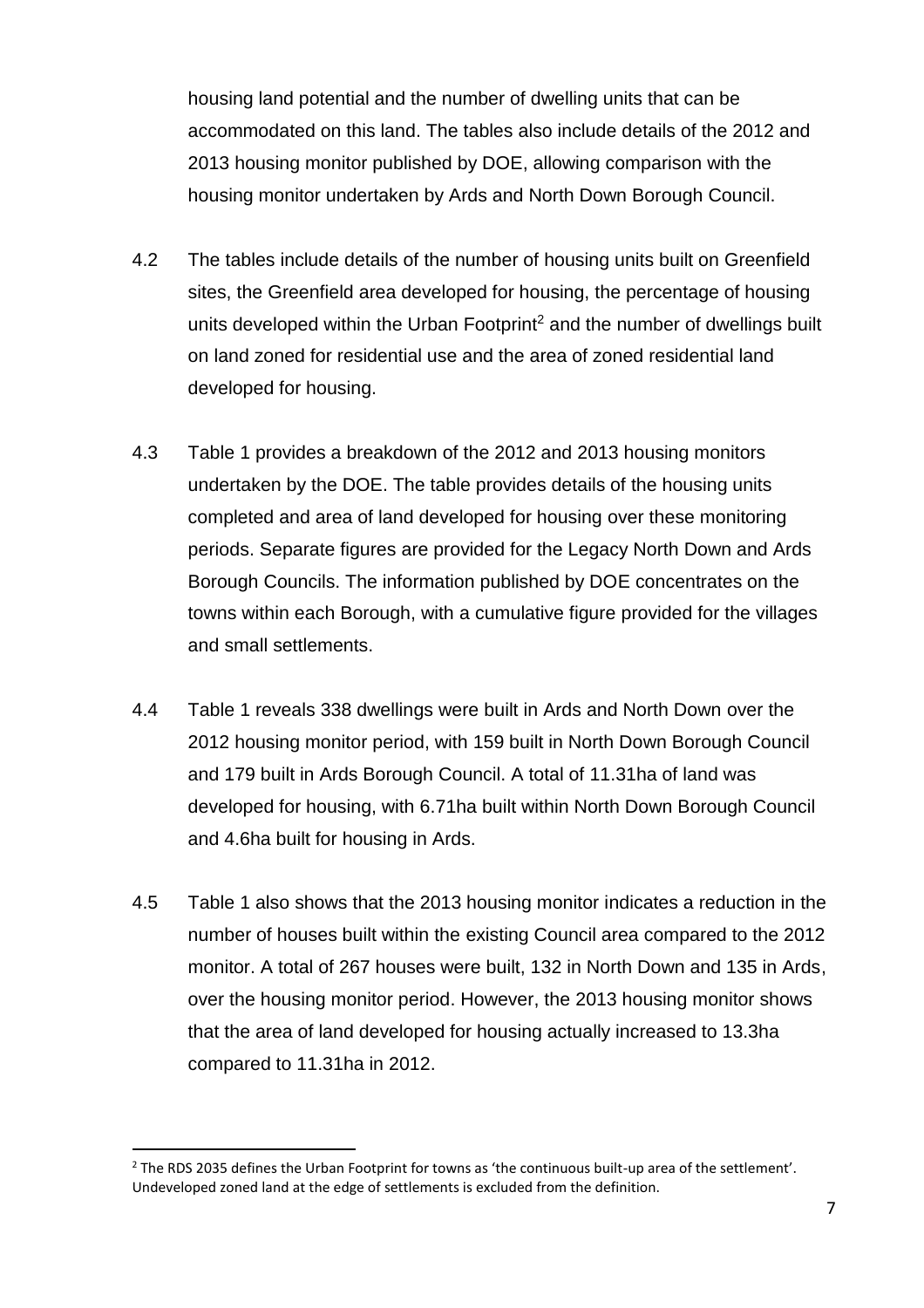<span id="page-7-0"></span>

|                      | <b>Units Complete</b><br>01/08/2011 - 31/07/2012 | <b>Area Developed (ha)</b><br>01/08/2011 - 31/07/2012 | <b>Units Complete</b><br>01/08/2012 - 31/07/2013 | <b>Area Developed (ha)</b><br>01/08/2012 - 31/07/2013 |  |
|----------------------|--------------------------------------------------|-------------------------------------------------------|--------------------------------------------------|-------------------------------------------------------|--|
| <b>North Down</b>    |                                                  |                                                       |                                                  |                                                       |  |
|                      |                                                  |                                                       |                                                  |                                                       |  |
| <b>Bangor</b>        | 154                                              | 6.3                                                   | 127                                              | 3.8                                                   |  |
| <b>Holywood</b>      | 3                                                | 0.4                                                   | 4                                                | 0.2                                                   |  |
| <b>Other</b>         | $\overline{2}$                                   | 0.01                                                  |                                                  | 0.1                                                   |  |
|                      |                                                  |                                                       |                                                  |                                                       |  |
| <b>Total</b>         | 159                                              | 6.71                                                  | 132                                              | 4.1                                                   |  |
|                      |                                                  |                                                       |                                                  |                                                       |  |
|                      |                                                  |                                                       |                                                  |                                                       |  |
| <b>Ards</b>          |                                                  |                                                       |                                                  |                                                       |  |
|                      |                                                  |                                                       |                                                  |                                                       |  |
| <b>Newtownards</b>   | 123                                              | 1.8                                                   | 75                                               | 6.1                                                   |  |
| <b>Comber</b>        | 10                                               | 0.6                                                   | 16                                               | 0.9                                                   |  |
| <b>Donaghadee</b>    | 3                                                | 0.3                                                   | 8                                                | 0.7                                                   |  |
| <b>Other</b>         | 43                                               | 1.9                                                   | 36                                               | 1.5                                                   |  |
|                      |                                                  |                                                       |                                                  |                                                       |  |
| <b>Total</b>         | 179                                              | 4.6                                                   | 135                                              | 9.2                                                   |  |
|                      |                                                  |                                                       |                                                  |                                                       |  |
| <b>Overall Total</b> | 338                                              | 11.31                                                 | 267                                              | 13.3                                                  |  |

**Table 1: DOE 2012 and 2013 Housing Monitor figures for Legacy North Down Borough Council and Ards Borough Council.**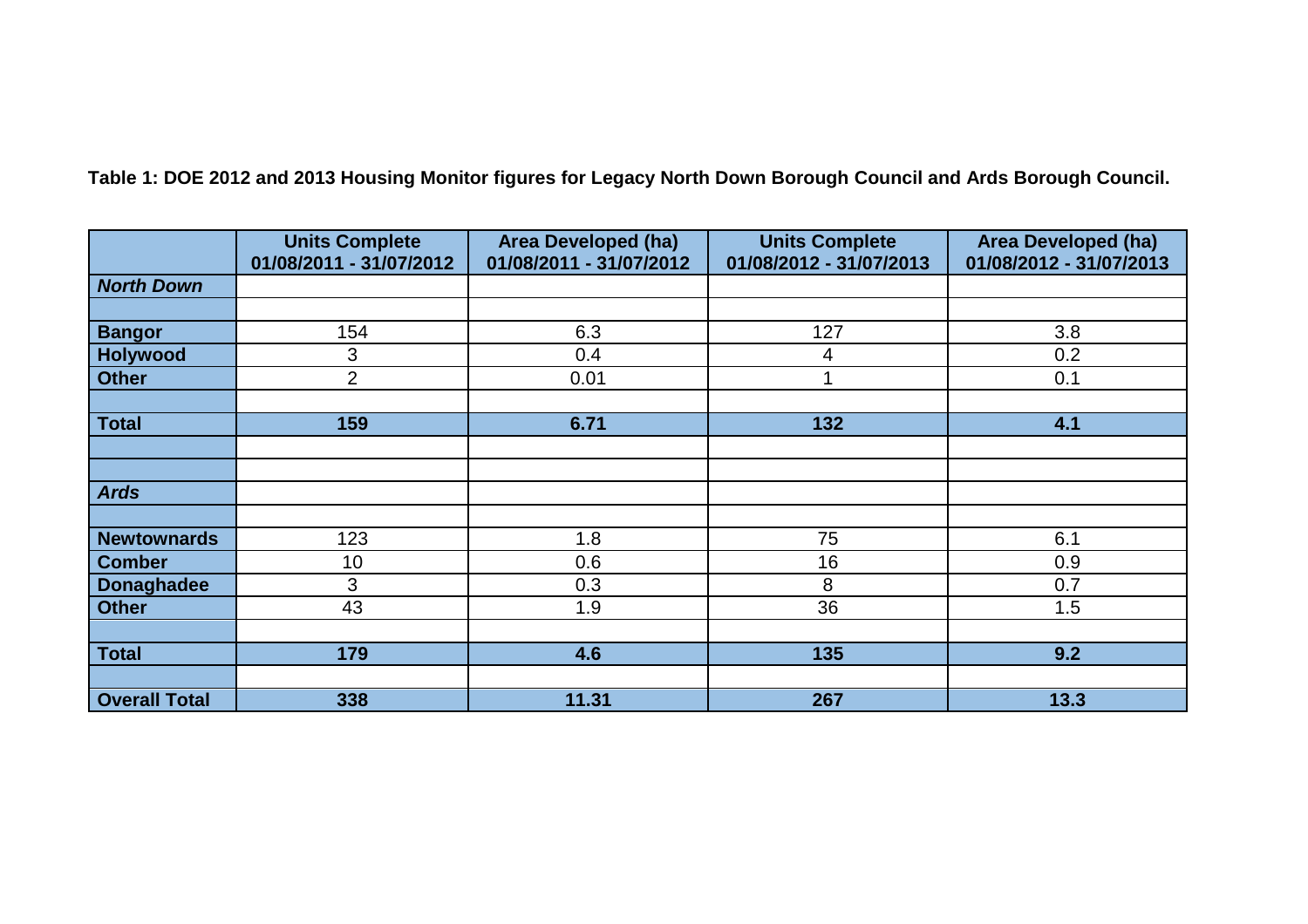- 4.6 Table 2 presents the cumulative number of units and area developed for housing between 1 August 2013 – 31 March 2018. An average yearly figure is given based on this cumulative figure. It is accepted this average yearly figure may not give an exact recording of the number of housing units built or land developed for housing per year and that potential variations are likely to exist per year. However, the average yearly figure is used for indicative purposes and to allow a baseline to be established for future monitoring.
- 4.7 Overall 2620 dwellings have been built in Ards and North Down Borough Council since 1 August 2013. This equates to an average of 561 dwellings per year, which equals a 66% increase in the number of houses built compared to the 2011/2012 housing monitor and an increase of 110% on the 2012/2013 reported figure.
- 4.8 The large towns of Bangor and Newtownards, as expected, are the locations for the majority of the houses built and land developed for housing. Bangor accounted for the largest amount of houses built, 1111, an average of 238 per year, whilst 609 were built in Newtownards, averaging 131 per year. Over 60 hectares of land was developed for housing in Bangor and Newtownards, 23.58ha of this land was on Greenfield sites and resulted in 659 housing units built on Greenfield land.
- 4.9 A total of 852 dwellings were built on land zoned for housing in Bangor and Newtownards, with the majority of these dwellings, 618, built within Bangor. Approximately 30.54ha of zoned housing land was developed for housing, which equates to approximately half of the overall land developed for housing.
- 4.10 Table 2 shows that for the three small towns of Comber, Donaghadee and Holywood 450 housing units were built, averaging 96 dwellings per year. Out of the three small towns, Comber is the location for the highest number of dwellings built (172) over this period. Only 25 of the dwellings within these three towns were built on Greenfield land and 45 dwellings were built on land zoned for residential development.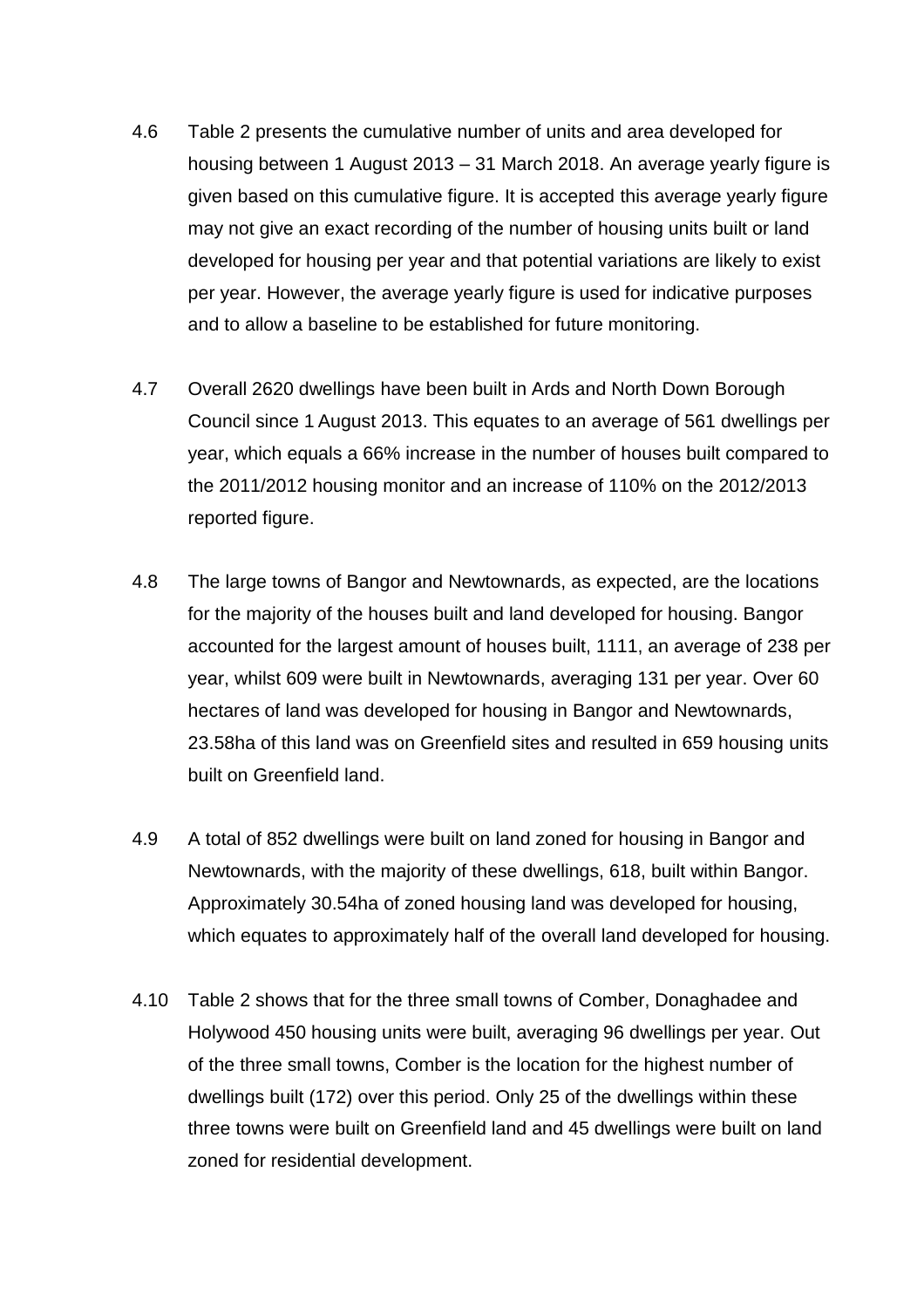- 4.11 Within the three small towns 19.97ha of land was developed for housing, 2.45ha of this land was located on Greenfield sites, whilst 1.19ha of the land developed was zoned for housing.
- 4.12 Table 2 indicates 62% of the number of units developed for housing in the large towns of Bangor and Newtownards were built within the urban footprint. The small towns of Comber, Donaghadee and Holywood had 94% of housing built within the urban footprint. Overall, the five towns within Ards and North Down Borough Council had 74% of all housing units built within the urban footprint.
- 4.13 The number of housing units built within the villages over the period totals 376, an average of 81 per year. The amount of land developed for housing in the villages is 17.59ha or 3.80ha per year.
- 4.14 Small settlements had 74 dwellings built within them over the period, resulting in the development of 5.12ha of land. On average 16 dwellings were built within the small settlements per year and 1.10ha were developed for residential use.
- 4.15 An analysis of existing housing potential is provided within Table 3. This indicates the Borough has remaining potential for 10424 dwellings on almost 470ha of land. The towns account for the majority of the remaining potential, with the large towns of Bangor and Newtownards having remaining potential of 2440 and 3900 dwellings respectively. Comber has potential for over 1400 dwellings, Donaghadee has potential for 618 housing units and Holywood has remaining potential for 300 units. The villages have potential for 1566 dwellings, whilst within the small settlements capacity currently exists for 169 dwellings on 12.28ha of land.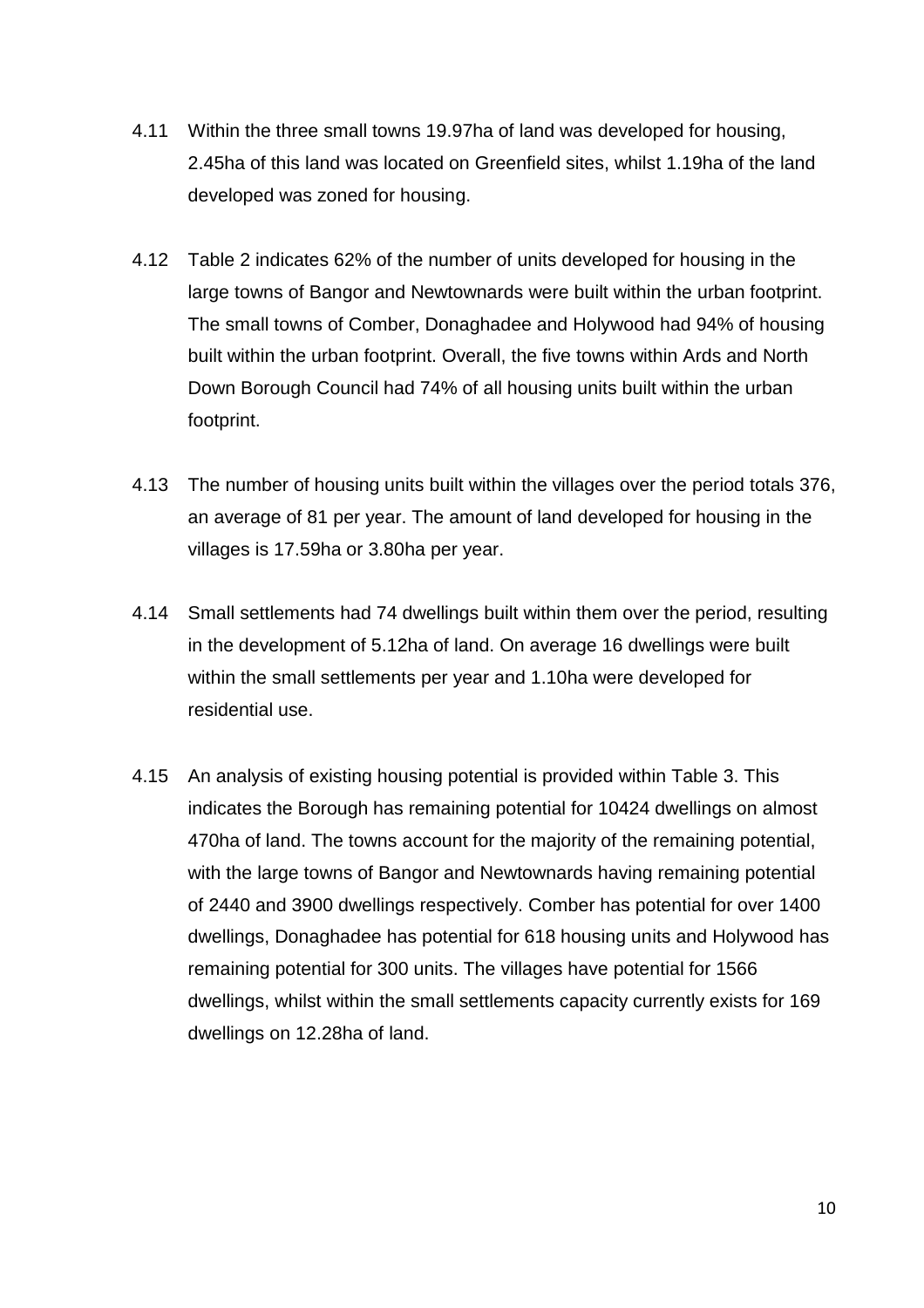<span id="page-10-0"></span>

|                    | <b>Units</b><br><b>Complete</b><br>$01/08/2013 -$<br>31/03/2018 | <b>Units</b><br><b>Complete</b><br>12 Month<br>Average | <b>Area</b><br><b>Developed</b><br>(ha)<br>01/08/2013 -<br>31/03/2018 | Area<br><b>Developed</b><br>$(ha)$ 12<br><b>Month</b><br><b>Average</b> | <b>Greenfield</b><br><b>Units Complete</b><br>$01/08/2013$ -<br>31/03/2018 | <b>Greenfield</b><br>Area (ha)<br><b>Developed</b><br>01/08/2013 -<br>31/03/2018 | <b>Urban</b><br><b>Footprint</b><br>(Units %) | <b>Zoned Units</b><br><b>Complete</b><br>01/08/2013 -<br>31/03/2018 | <b>Zoned Area</b><br>Developed (ha)<br>$01/08/2013$ -<br>31/03/2018 |
|--------------------|-----------------------------------------------------------------|--------------------------------------------------------|-----------------------------------------------------------------------|-------------------------------------------------------------------------|----------------------------------------------------------------------------|----------------------------------------------------------------------------------|-----------------------------------------------|---------------------------------------------------------------------|---------------------------------------------------------------------|
| <b>Large Towns</b> |                                                                 |                                                        |                                                                       |                                                                         |                                                                            |                                                                                  |                                               |                                                                     |                                                                     |
|                    |                                                                 |                                                        |                                                                       |                                                                         |                                                                            |                                                                                  |                                               |                                                                     |                                                                     |
| <b>Bangor</b>      | 1111                                                            | 238                                                    | 36.07                                                                 | 7.73                                                                    | 465                                                                        | 13.76                                                                            | 58%                                           | 618                                                                 | 18.9                                                                |
| Newtownards        | 609                                                             | 131                                                    | 24.87                                                                 | 5.33                                                                    | 194                                                                        | 9.82                                                                             | 68%                                           | 234                                                                 | 11.64                                                               |
|                    |                                                                 |                                                        |                                                                       |                                                                         |                                                                            |                                                                                  |                                               |                                                                     |                                                                     |
| <b>Total</b>       | 1720                                                            | 369                                                    | 60.94                                                                 | 13.06                                                                   | 659                                                                        | 23.58                                                                            | 62%                                           | 852                                                                 | 30.54                                                               |
|                    |                                                                 |                                                        |                                                                       |                                                                         |                                                                            |                                                                                  |                                               |                                                                     |                                                                     |
|                    |                                                                 |                                                        |                                                                       |                                                                         |                                                                            |                                                                                  |                                               |                                                                     |                                                                     |
| <b>Small Towns</b> |                                                                 |                                                        |                                                                       |                                                                         |                                                                            |                                                                                  |                                               |                                                                     |                                                                     |
|                    |                                                                 |                                                        |                                                                       |                                                                         |                                                                            |                                                                                  |                                               |                                                                     |                                                                     |
| Comber             | 172                                                             | 37                                                     | 4.43                                                                  | 0.95                                                                    | 9                                                                          | 0.3                                                                              | 95%                                           | 37                                                                  | 0.33                                                                |
| Donaghadee         | 126                                                             | 27                                                     | 7.16                                                                  | 1.53                                                                    | 16                                                                         | 2.15                                                                             | 87%                                           | 6                                                                   | 0.16                                                                |
| Holywood           | 152                                                             | 33                                                     | 8.38                                                                  | 1.80                                                                    | $\mathbf 0$                                                                | $\mathbf 0$                                                                      | 100%                                          | $\overline{2}$                                                      | 0.7                                                                 |
|                    |                                                                 |                                                        |                                                                       |                                                                         |                                                                            |                                                                                  |                                               |                                                                     |                                                                     |
| <b>Total</b>       | 450                                                             | 96                                                     | 19.97                                                                 | 4.28                                                                    | 25                                                                         | 2.45                                                                             | 94%                                           | 45                                                                  | 1.19                                                                |
|                    |                                                                 |                                                        |                                                                       |                                                                         |                                                                            |                                                                                  |                                               |                                                                     |                                                                     |
|                    |                                                                 |                                                        |                                                                       |                                                                         |                                                                            |                                                                                  |                                               |                                                                     |                                                                     |
| <b>Villages</b>    |                                                                 |                                                        |                                                                       |                                                                         |                                                                            |                                                                                  |                                               |                                                                     |                                                                     |
|                    |                                                                 |                                                        |                                                                       |                                                                         |                                                                            |                                                                                  |                                               |                                                                     |                                                                     |
| Ballygowan         | 58                                                              | 12                                                     | 2.81                                                                  | 0.60                                                                    |                                                                            |                                                                                  |                                               | 53                                                                  | 2.61                                                                |

**Table 2: Housing Units built and area developed for housing between 1st August 2013 and 31st March 2018.**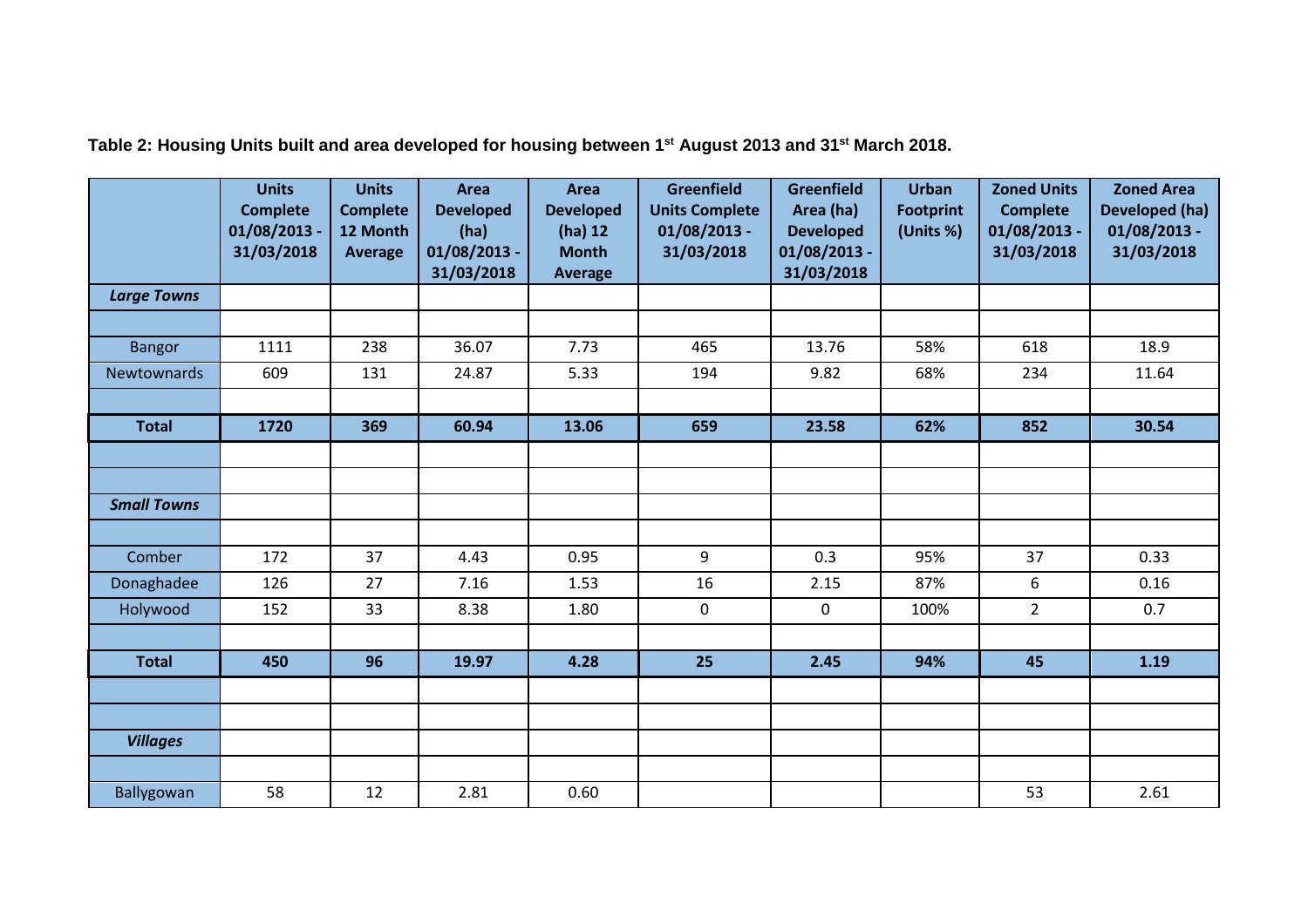| <b>Ballyhalbert</b>  | 72             | 15             | 2.83  | 0.61   |     |       |     | 50               | 2.09         |
|----------------------|----------------|----------------|-------|--------|-----|-------|-----|------------------|--------------|
| Ballywalter          | 9              | $2^{\circ}$    | 0.41  | 0.09   |     |       |     | $\mathbf{3}$     | 0.11         |
| Carrowdore           | 24             | 5              | 0.82  | 0.18   |     |       |     | 12               | 0.22         |
| Cloughey             | 59             | 13             | 3.12  | 0.67   |     |       |     | 42               | 2.57         |
| Crawfordsburn        | $\overline{7}$ | $2^{\circ}$    | 1.1   | 0.24   |     |       |     | $\boldsymbol{0}$ | $\mathbf 0$  |
| Greyabbey            | 10             | $2^{\circ}$    | 0.21  | 0.05   |     |       |     | $\mathbf 0$      | $\mathbf{0}$ |
| Groomsport           | 9              | $2^{\circ}$    | 0.19  | 0.04   |     |       |     | 8                | 0.15         |
| Helen's Bay          | 13             | $\overline{3}$ | 1.29  | 0.28   |     |       |     | $\mathbf 1$      | 0.07         |
| Killinchy            | $\overline{3}$ | $\mathbf{1}$   | 0.38  | 0.08   |     |       |     | $\pmb{0}$        | $\mathbf 0$  |
| Kircubbin            | 9              | $2^{\circ}$    | 0.27  | 0.06   |     |       |     | $\overline{3}$   | 0.11         |
| Millisle             | 42             | 9              | 1.52  | 0.33   |     |       |     | 25               | 1.02         |
| Portaferry           | 48             | 10             | 1.87  | 0.40   |     |       |     | $\overline{2}$   | 0.08         |
| Portavogie           | 10             | $2^{\circ}$    | 0.56  | 0.12   |     |       |     | 6                | 0.24         |
| Seahill              | $\overline{3}$ | $\mathbf{1}$   | 0.21  | 0.05   |     |       |     | $\mathbf{1}$     | 0.1          |
|                      |                |                |       |        |     |       |     |                  |              |
| <b>Total</b>         | 376            | 81             | 17.59 | 3.80   |     |       |     | 206              | 9.37         |
|                      |                |                |       |        |     |       |     |                  |              |
|                      |                |                |       |        |     |       |     |                  |              |
| <b>Small</b>         |                |                |       |        |     |       |     |                  |              |
| <b>Settlements</b>   |                |                |       |        |     |       |     |                  |              |
|                      |                |                |       |        |     |       |     |                  |              |
| <b>Total</b>         | 74             | 16             | 5.12  | $1.10$ |     |       |     |                  |              |
|                      |                |                |       |        |     |       |     |                  |              |
|                      |                |                |       |        |     |       |     |                  |              |
| <b>Overall Total</b> | 2620           | 561            | 98.71 | 21.15  | 684 | 26.03 | 74% | 1103             | 41.1         |